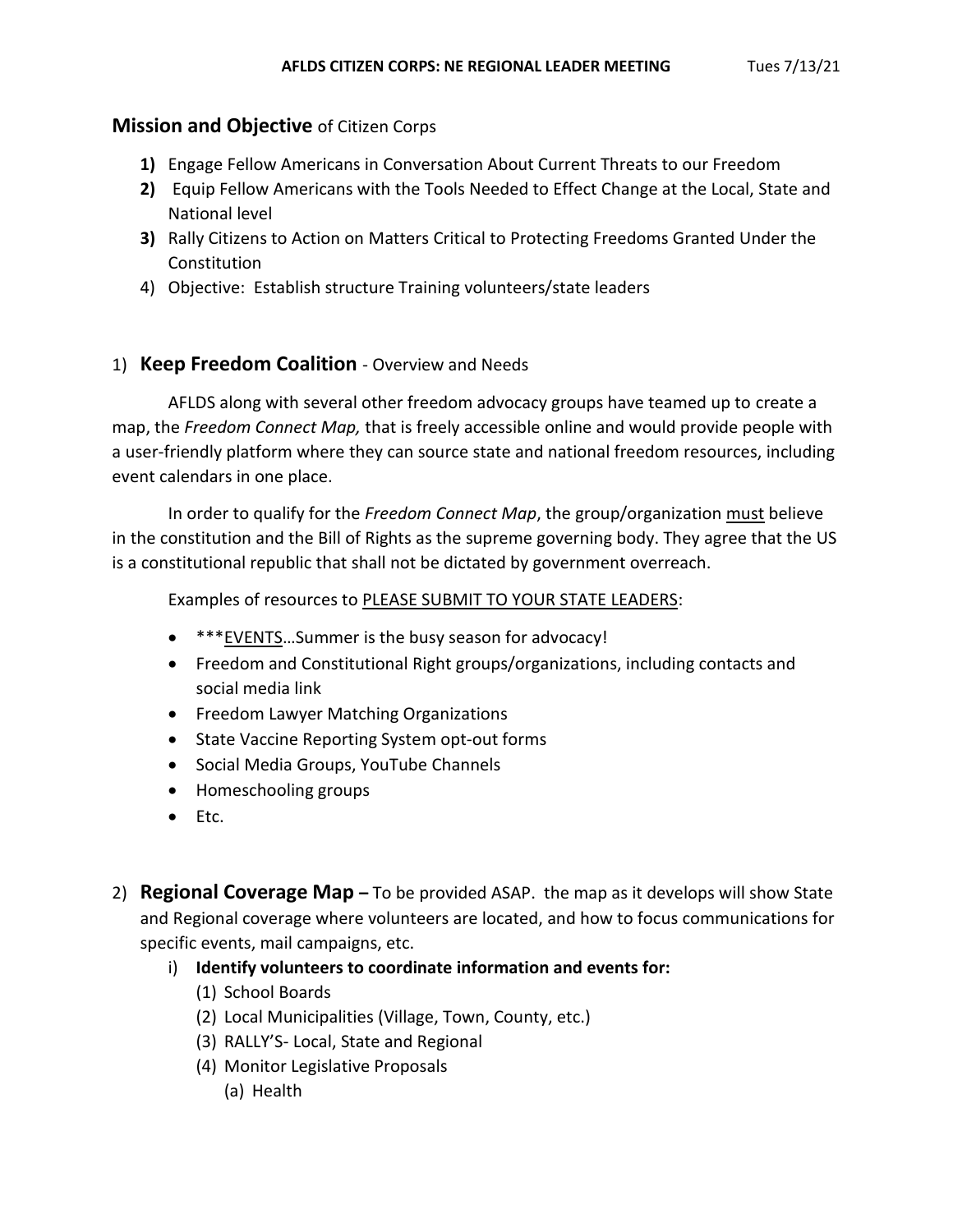- (b) Education
- (c) Other
- (5) Future objectives, AFLDS Clinics (?)
- (6) Other

## **3) Telegram Channels: TURN NOTIFICATIONS ON!!**

- a) **Telegram Channel –** monitoring that community standards are met on the chat page, and chat page link is pinned
	- i) **CHECK IN DAILY** FOR PERTINENT UPDATES!
- b) **Show Respect** -we represent AFLDS, we respect people's 1<sup>st</sup> amendment rights, but we should share and communicate our thoughts in a respectful and thoughtful manner
- 4) **Become Familiar with AFLDS.org -** There is a lot of information on the site. Recommend spending at least 1 hour a week familiarizing yourself with the information.
	- a) **Review news articles** posted to Frontline News
	- b) Check for updates to Legal, Petitions, Citizen Corps, Videos, Home Page etc.

### 5) **Future Training**

- a) **Leadership Training –** Future project, *Mission Resource Context* training
- b) **Constitution** education. Have a copy of the constitution on hand ex. **Patriot App –** carry constitution, declaration of independence, bill of rights etc. on your phone

# **Weekly Tasks for Citizen Corps Members**

- SOURCE and PROMOTE EVENTS and PETITIONS \*\* Also forward to state leader for Keep Freedom Coalition
	- a. **Petitions –** important as ammo for the fight both locally and national
	- b. **Events –** monitor local/state/regional freedom event boards, great ways to keep people involved, inspired and motivated.
- Research/updates for KEEP FREEDOM COALITION (email leads to state leader)
- ATTEND MEETINGS for both CC and local freedom groups remote/in-person.
	- **a.** Help expand national freedom CC network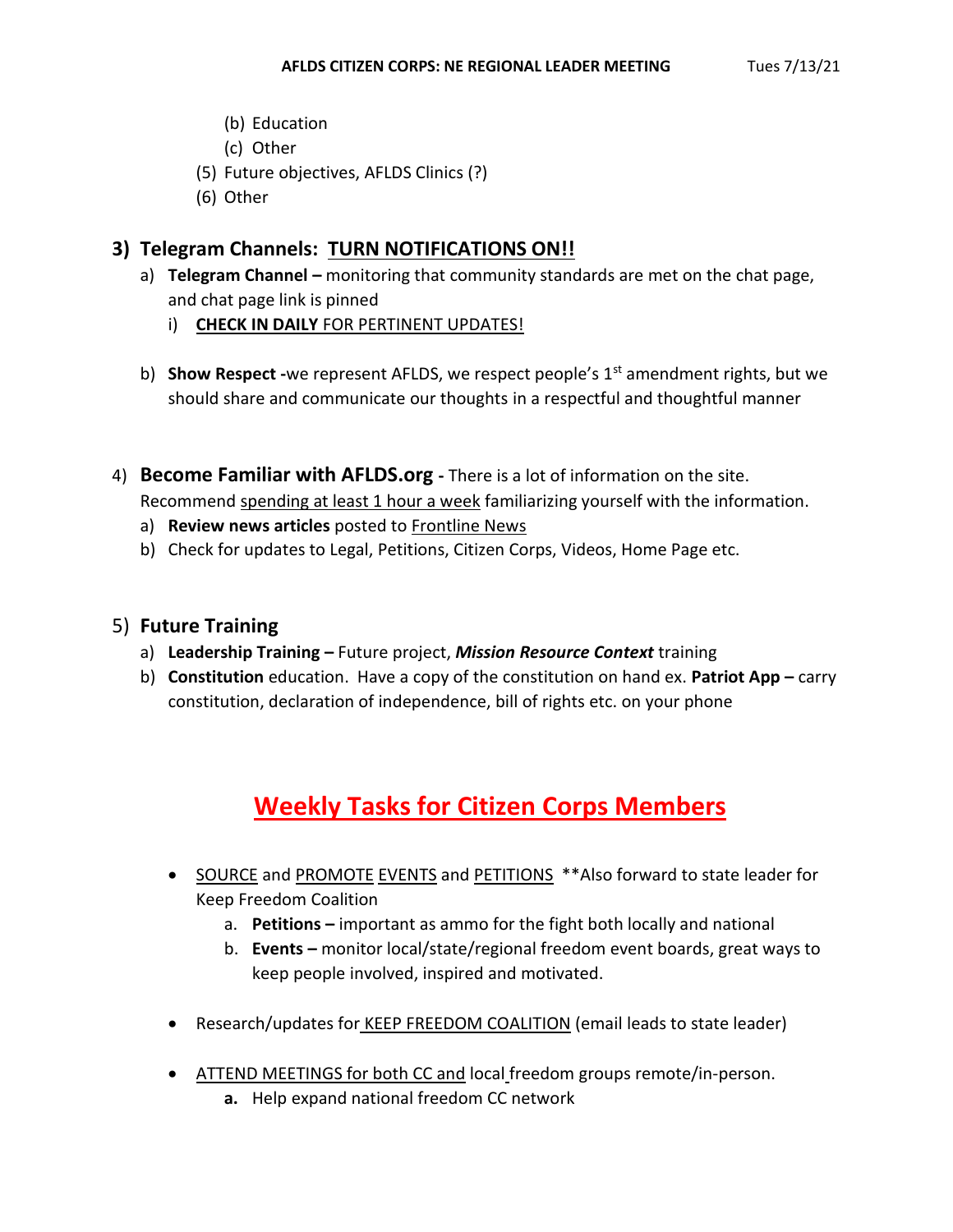- **b.** STAY COMMITTED to help keep motivation and inspiration high in these really tough battles.
- **c.** also provide an open space for people to share ideas and connect with likeminded local people keep CC engaged, informed and active in local happenings
- **d.** consider organizing regular SOCIAL EVENTS to help boost morale, build camaraderie and inspire engagement.
	- **i.** Bring some light to a very dark fight. These can be great opportunities for people to enjoy some time together in a lighthearted manner; things don't need to be business all the time.
- Monitor changes to local legislature that may require CC action. \*\*ALERT STATE LEADERS ASAP TO RELETIVE LEGISLATURE
	- **a.** organize email/letter/phone campaign and templates to address the appropriate parties
	- **b.** Other local freedom groups will be great for keeping on top of relevant changes
- DELEGATE: Identify motivated volunteers to coordinate information and events for**:**
	- i. School Boards
	- ii. Local Municipalities (Village, Town, County,etc)
	- iii. RALLIES Local, State and Regional
	- iv. Monitor Legislative Proposals
		- 1. Health
		- 2. Education
		- 3. Other
	- v. Other

## **\*\*If leaders are failing to keep on top of their duties, PLEASE let us know so we can address it as appropriate**

### **Q & A:**

### *Where can events be posted and shared?*

Until the Keep Freedom Coalition Map launches, (there will be an Events calendar feature) please post all events to the state leader discussion channel or